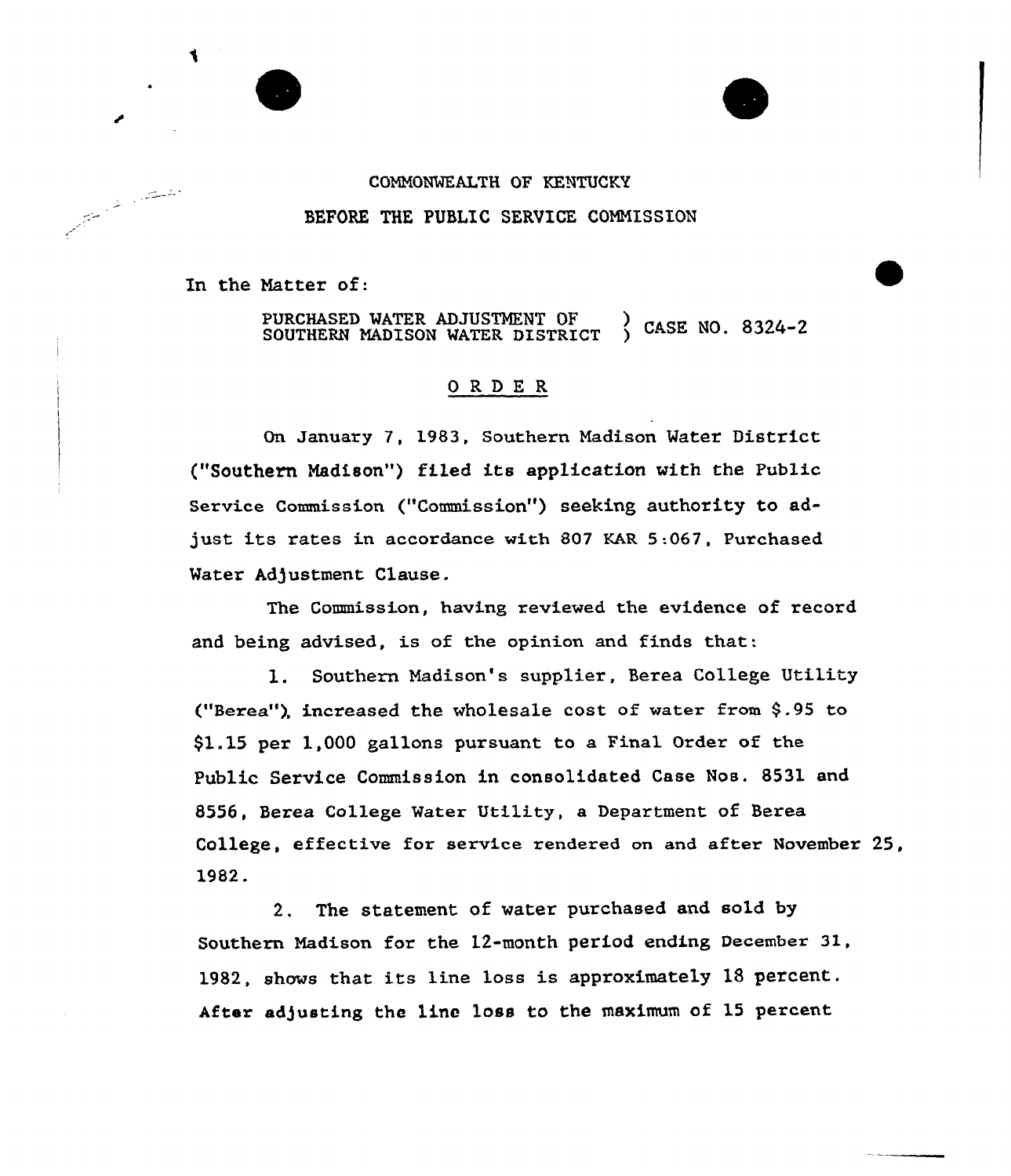allowed by the Commission, the total allowable increase in purchased water costs is \$19,304.73, resulting in a purchased water adjustment in the amount of  $$.24$  per 1,000 gallons.

(3} The financial exhibits filed by Southern Madison indicate that it cannot absorb an increase of this magnitude in the wholesale cost of water.

(4) The rates proposed by Southern Madison and shown in Appendix <sup>A</sup> are fair, just and reasonable and should be approved.

IT IS THEREFORE ORDERED that the purchased water adjustment in the amount of  $$.24$  per 1,000 gallons and the rates in Appendix <sup>A</sup> be and they hereby are approved for services rendered on and after the date of this Order.

IT IS FURTHER ORDERED that for the purpose of future application of the purchased water adjustment clause of Southern Madison, the base rate for purchased water shall be:

#### Supplier Rate

Serea College Mater Utility \$1.15 per 1,000 gallons

IT IS FURTHER ORDERED that within 30 days of the date of this Order, Southern Madison shall file with the Commission its revised tariff sheets setting out the rates approved herein.

Done at Frankfort, Kentucky, this 1st day of February, 1983.

SERVICE COMMISSION

PUBI<br>CD4 Irman

Více Chairma

**Commiss** 

ATTEST:

**Secretary**